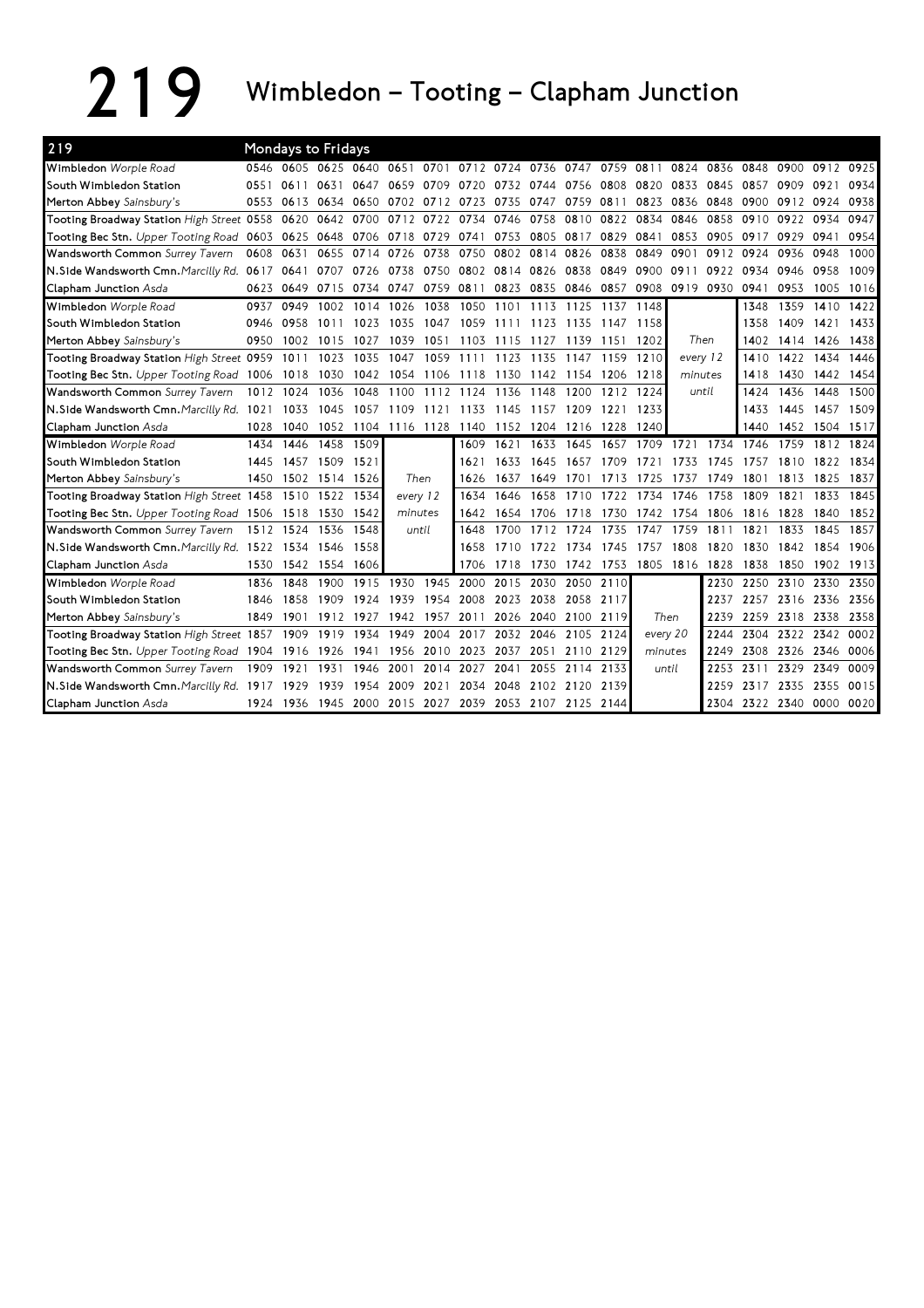| 219                                                                                                                            |      | Saturdays (also Good Friday)                                     |           |                          |      |                |                          |           |                |                |                               |                |                                                   |      |                                                                                           |           |           |      |
|--------------------------------------------------------------------------------------------------------------------------------|------|------------------------------------------------------------------|-----------|--------------------------|------|----------------|--------------------------|-----------|----------------|----------------|-------------------------------|----------------|---------------------------------------------------|------|-------------------------------------------------------------------------------------------|-----------|-----------|------|
| Wimbledon Worple Road                                                                                                          |      | 0545 0605 0625 0645 0705 0720 0735 0750 0805 0820                |           |                          |      |                |                          |           |                |                | 0835                          | 0850 0901      |                                                   |      | 0912 0922 0932 0942                                                                       |           |           | 0952 |
| South Wimbledon Station                                                                                                        | 0550 | 0610                                                             | 0630 0650 |                          | 0711 |                | 0726 0741                |           | 0756 0811 0826 |                | 0842                          | 0857           | 0908                                              | 0920 | 0930 0940                                                                                 |           | 0950      | 1000 |
| Merton Abbey Sainsbury's                                                                                                       |      | 0552 0612 0632 0652 0713 0728                                    |           |                          |      |                | 0743                     |           | 0758 0813 0828 |                | 0844                          | 0859 0910      |                                                   |      | 0922 0933 0943                                                                            |           | 0953      | 1003 |
| Tooting Broadway Station High Street 0556 0616 0636                                                                            |      |                                                                  |           | 0656                     | 0718 | 0733 0748      |                          |           | 0803 0818      | 0834           | 0850                          | 0905           | 0916                                              | 0928 | 0939                                                                                      | 0949      | 1000      | 1010 |
| Tooting Bec Stn. Upper Tooting Road 0559 0619 0639 0700                                                                        |      |                                                                  |           |                          |      | 0722 0738 0753 |                          |           | 0808 0823 0839 |                |                               | 0855 0910 0922 |                                                   | 0934 | 0945 0955                                                                                 |           | 1006      | 1017 |
| Wandsworth Common Surrey Tavern                                                                                                | 0602 | 0622                                                             | 0643 0704 |                          | 0726 | 0743 0758      |                          | 0813 0828 |                | 0844           | 0900                          | 0916           | 0928                                              | 0940 | 0952                                                                                      | 1002      | 1014      | 1025 |
| N.Side Wandsworth Cmn. Marcilly Rd. 0608                                                                                       |      | 0628 0649 0711                                                   |           |                          |      | 0733 0750 0805 |                          | 0820 0836 |                |                | 0852 0908                     | 0924           | 0936                                              | 0948 | 1001                                                                                      | 1011      | 1023      | 1034 |
| Clapham Junction Asda                                                                                                          |      | 0612 0632                                                        | 0653 0716 |                          |      |                | 0738 0755 0810 0825 0841 |           |                |                | 0857 0914 0930                |                | 0942 0955                                         |      | 1008                                                                                      | 1018      | 1030      | 1042 |
| Wimbledon Worple Road                                                                                                          | 1004 | 1016                                                             | 1028      | 1040                     | 1051 | 1102           | 1114                     | 1125      | 1137           | 1148           | 1159                          | 1210           |                                                   |      |                                                                                           | 1322 1334 |           | 1522 |
| South Wimbledon Station                                                                                                        | 1012 | 1024                                                             | 1036      | 1048                     | 1059 | 1111           | 1123                     | 1134      | 1146           | 1157           | 1208                          | 1220           |                                                   |      | 1332                                                                                      | 1344      | Then      | 1532 |
| Merton Abbey Sainsbury's                                                                                                       | 1015 | - 1027                                                           | 1039      | 1051                     | 1102 | 1114           | 1126                     | 1137      | 1149           | 1200           | 1212                          | 1224           | Then                                              |      | 1336                                                                                      | 1348      | every     | 1536 |
| Tooting Broadway Station High Street 1022 1034                                                                                 |      |                                                                  | 1046      | 1058                     | 1110 | 1122 1134      |                          | 1146      | 1158           | 1209           | 1221                          | 1233           | every 12                                          |      | 1345                                                                                      | 1357      | 12        | 1545 |
| Tooting Bec Stn. Upper Tooting Road 1029                                                                                       |      | 1041                                                             |           | 1053 1105                | 1117 | 1129 1141      |                          | 1153      |                | 1205 1217 1229 |                               | 1241           | minutes                                           |      | 1353                                                                                      | 1405      | mins.     | 1553 |
| Wandsworth Common Surrey Tavern                                                                                                |      | 1037 1049                                                        | 1101      | 1113                     |      | 1125 1137 1149 |                          | 1201      | 1213           | 1225           | 1237                          | 1249           | until                                             |      | 1401                                                                                      | 1412      | until     | 1600 |
| N.Side Wandsworth Cmn. Marcilly Rd. 1046                                                                                       |      | 1058                                                             |           | 1110 1122 1134 1146 1158 |      |                |                          |           | 1210 1222      | 1234 1246      |                               | -1258          |                                                   |      | 1410                                                                                      | 1421      |           | 1609 |
| <b>Clapham Junction</b> Asda                                                                                                   |      | 1054 1106 1118 1130                                              |           |                          |      | 1142 1154 1206 |                          | 1218      | 1230           | 1242 1254      |                               | 1306           |                                                   |      |                                                                                           | 1418 1429 |           | 1617 |
| Wimbledon Worple Road                                                                                                          | 1534 |                                                                  |           | 1722                     | 1734 | 1746           | 1758                     | 1813 1828 |                | 1844           | 1859                          | 1914           | 1929                                              | 1944 | 2000                                                                                      | 2015      | 2030      | 2050 |
| South Wimbledon Station                                                                                                        | 1544 |                                                                  |           | 1732                     | 1744 | 1756           | 1808                     | 1823 1838 |                | 1853           | 1908                          | 1923           | 1938                                              | 1953 | 2008                                                                                      | 2023      | 2038      | 2058 |
| Merton Abbey Sainsbury's                                                                                                       | 1548 | Then                                                             |           | 1736                     | 1748 | 1800           | 1812                     | 1826 1841 |                | 1856           | 1911                          | 1926           | 1941                                              | 1956 | 2011                                                                                      | 2026      | 2041      | 2101 |
| Tooting Broadway Station High Street 1557                                                                                      |      | every 12                                                         |           | 1745                     | 1757 | 1809           | 1820                     | 1834      | 1849           | 1904           | 1919                          | 1934           | 1948                                              | 2003 | 2017                                                                                      | 2032      | 2047      | 2107 |
| Tooting Bec Stn. Upper Tooting Road 1605                                                                                       |      | minutes                                                          |           | 1753                     | 1805 | 1817           | 1828                     |           | 1842 1857      |                | 1912 1927 1942 1956           |                |                                                   | 2011 | 2024 2039                                                                                 |           | 2054      | 2114 |
| Wandsworth Common Surrey Tavern                                                                                                | 1611 | until                                                            |           | 1759                     | 1811 | 1822           | 1833                     | 1847      | 1902           | 1917           | 1932                          | 1947           | 2001                                              | 2015 | 2028                                                                                      | 2043      | 2058      | 2118 |
| N.Side Wandsworth Cmn. Marcilly Rd. 1620                                                                                       |      |                                                                  |           | 1808                     | 1819 | 1830           | 1841                     | 1855      | 1910           | 1925           | 1940                          | 1955           | 2008                                              | 2022 | 2035 2050                                                                                 |           | 2105      | 2125 |
| Clapham Junction Asda                                                                                                          | 1628 |                                                                  |           | 1816                     | 1827 | 1838           | 1849                     |           |                |                | 1903 1918 1933 1947 2002 2015 |                |                                                   | 2028 | 2041                                                                                      | 2056      | 2110 2130 |      |
| Wimbledon Worple Road                                                                                                          |      | 2110 2130                                                        | 2150 2210 |                          | 2230 | 2250           | 2310                     | 2330      | 2350           |                |                               |                |                                                   |      |                                                                                           |           |           |      |
| South Wimbledon Station                                                                                                        | 2118 | 2138                                                             |           | 2157 2217 2237 2257 2317 |      |                |                          | 2337      | 2357           |                |                               |                |                                                   |      |                                                                                           |           |           |      |
| Merton Abbey Sainsbury's                                                                                                       | 2121 | 2141                                                             |           | 2159 2219                | 2239 | 2259           | 2319                     | 2339      | 2359           |                |                               |                |                                                   |      |                                                                                           |           |           |      |
| Tooting Broadway Station High Street 2127 2147 2205 2224                                                                       |      |                                                                  |           |                          | 2244 | 2304           | 2324                     | 2344      | 0004           |                |                               |                |                                                   |      |                                                                                           |           |           |      |
| Tooting Bec Stn. Upper Tooting Road 2134 2154 2211 2229                                                                        |      |                                                                  |           |                          | 2249 | 2309           | 2329                     | 2348      | 0008           |                |                               |                |                                                   |      |                                                                                           |           |           |      |
| Wandsworth Common Surrey Tavern                                                                                                | 2138 | 2158                                                             | 2215 2233 |                          | 2253 | 2313           | 2332                     | 2351      | 0011           |                |                               |                |                                                   |      |                                                                                           |           |           |      |
| N.Side Wandsworth Cmn. Marcilly Rd. 2145 2205 2222 2240                                                                        |      |                                                                  |           |                          |      | 2300 2319 2338 |                          | 2357 0017 |                |                |                               |                |                                                   |      |                                                                                           |           |           |      |
| Clapham Junction Asda                                                                                                          |      | 2150 2210 2227 2245 2305 2324 2343 0002 0022                     |           |                          |      |                |                          |           |                |                |                               |                |                                                   |      |                                                                                           |           |           |      |
| 219                                                                                                                            |      | Sundays and other Public Holidays (except Christmas Day)         |           |                          |      |                |                          |           |                |                |                               |                |                                                   |      |                                                                                           |           |           |      |
| Wimbledon Worple Road                                                                                                          |      | 0545 0615 0645 0715 0745 0805 0825 0845 0900 0915 0930 0945 0959 |           |                          |      |                |                          |           |                |                |                               |                |                                                   | 1012 | 1026                                                                                      | 1040      | 1054      | 1109 |
| South Wimbledon Station                                                                                                        | 0550 | 0620                                                             | 0650 0720 |                          |      | 0750 0811      | 0831                     | 0851      | 0907           | 0922           | 0937                          | 0952           | 1006                                              | 1020 | 1034                                                                                      | 1048      | 1102      | 1117 |
| Merton Abbey Sainsbury's                                                                                                       |      | 0552 0622 0652 0722                                              |           |                          |      | 0752 0813 0833 |                          |           | 0853 0909      | 0924           | 0939                          | 0954           | 1009                                              | 1023 | 1037                                                                                      | 1051      | 1105      | 1120 |
| Tooting Broadway Station High Street 0556                                                                                      |      | 0626                                                             | 0656 0726 |                          | 0756 | 0818           | 0838                     | 0858      | 0914           | 0929           | 0945                          | 1000           | 1015                                              | 1030 | 1044                                                                                      | 1058      | 1113      | 1128 |
| Tooting Bec Stn. Upper Tooting Road 0559 0629 0659 0729                                                                        |      |                                                                  |           |                          |      | 0800 0822 0842 |                          |           | 0903 0919 0935 |                | 0951                          | 1006 1021      |                                                   | 1036 | 1050 1105                                                                                 |           | 1120      | 1135 |
| Wandsworth Common Surrey Tavern                                                                                                |      | 0604 0634                                                        | 0704 0734 |                          |      | 0805 0827      | 0847                     |           | 0908 0924 0941 |                | 0957                          | 1012 1027      |                                                   | 1042 | 1057 1112                                                                                 |           | 1127 1142 |      |
| N.Side Wandsworth Cmn. Marcilly Rd. 0610 0640 0710 0740 0811 0833 0853 0915 0931 0949 1005 1020 1035 1050 1105 1120 1135 1150  |      |                                                                  |           |                          |      |                |                          |           |                |                |                               |                |                                                   |      |                                                                                           |           |           |      |
| Clapham Junction Asda                                                                                                          |      |                                                                  |           |                          |      |                |                          |           |                |                |                               |                |                                                   |      | 0614 0644 0714 0744 0815 0837 0858 0920 0936 0954 1010 1025 1041 1057 1112 1127 1142 1157 |           |           |      |
| Wimbledon Worple Road                                                                                                          |      | 1124 1139 1154 1209 1224 1239 1254 1309                          |           |                          |      |                |                          |           |                |                |                               |                |                                                   |      | 1609 1624 1639 1655 1710 1725 1740                                                        |           | 1756 1811 |      |
| South Wimbledon Station                                                                                                        |      | 1132 1147 1202 1218                                              |           |                          |      |                | 1233 1248 1303 1318      |           | Then           |                |                               |                |                                                   |      | 1618 1633 1648 1704 1719 1734 1749                                                        |           | 1804 1819 |      |
| Merton Abbey Sainsbury's                                                                                                       |      | 1135 1150                                                        | 1206 1222 |                          |      |                | 1237 1252 1307 1322      |           | every          |                | 1622 1637                     |                | 1652 1707 1722                                    |      | 1737 1752                                                                                 |           | 1807 1822 |      |
| Tooting Broadway Station <i>High Street</i> 1143 1158 1214 1230                                                                |      |                                                                  |           |                          |      |                | 1245 1300 1315 1330      |           | 15             |                |                               |                |                                                   |      | 1630 1645 1700 1715 1730 1745 1759 1814 1829                                              |           |           |      |
| Tooting Bec Stn. Upper Tooting Road 1150 1206 1222 1238 1253 1308 1323                                                         |      |                                                                  |           |                          |      |                |                          | 1338      | mins.          | 1638           |                               |                |                                                   |      | 1653 1708 1723 1738 1753 1807 1822 1837                                                   |           |           |      |
| Wandsworth Common Surrey Tavern                                                                                                |      | 1157 1213 1229 1245 1300 1315 1330                               |           |                          |      |                |                          | 1344      | until          |                | 1644 1659 1713 1728           |                |                                                   |      | 1743 1758 1812 1827 1842                                                                  |           |           |      |
| N. Side Wandsworth Cmn. Marcilly Rd. 1205 1222 1238 1254 1309 1324 1339                                                        |      |                                                                  |           |                          |      |                |                          | 1353      |                |                |                               |                |                                                   |      | 1653 1708 1721 1736 1751 1806 1820 1835 1850                                              |           |           |      |
| Clapham Junction Asda                                                                                                          |      | 1213 1230 1246 1302 1317 1332 1347 1401                          |           |                          |      |                |                          |           |                |                |                               |                | 1701 1715 1728 1743 1758                          |      | 1813 1827 1842 1857                                                                       |           |           |      |
| Wimbledon Worple Road                                                                                                          |      | 1827 1843                                                        | 1900 1915 |                          |      |                |                          |           |                |                |                               |                | 1930 1950 2010 2030 2050 2110 2130 2150 2210 2230 |      | 2250 2310                                                                                 |           | 2330      | 2350 |
| South Wimbledon Station                                                                                                        | 1835 | 1851                                                             |           | 1908 1923                |      |                |                          |           |                |                |                               |                |                                                   |      | 1938 1958 2018 2037 2057 2117 2137 2157 2217 2237 2257 2317 2337                          |           |           | 2357 |
| Merton Abbey Sainsbury's                                                                                                       |      |                                                                  |           |                          |      |                |                          |           |                |                |                               |                |                                                   |      | 1838 1854 1910 1925 1940 2000 2020 2039 2059 2119 2139 2159 2219 2239 2259 2319 2339 2359 |           |           |      |
| Tooting Broadway Station High Street 1845 1901 1916 1931 1946 2006 2025 2044 2104 2124 2144 2203 2223 2243 2303 2323 2343 0003 |      |                                                                  |           |                          |      |                |                          |           |                |                |                               |                |                                                   |      |                                                                                           |           |           |      |
| Tooting Bec Stn. Upper Tooting Road 1852 1907 1922 1937 1952 2012 2031 2049 2109 2129 2148 2207 2227 2247 2307 2327 2347 0007  |      |                                                                  |           |                          |      |                |                          |           |                |                |                               |                |                                                   |      |                                                                                           |           |           |      |
| Wandsworth Common Surrey Tavern                                                                                                |      |                                                                  |           |                          |      |                |                          |           |                |                |                               |                |                                                   |      | 1857 1911 1926 1941 1956 2016 2035 2053 2113 2133 2152 2211 2231 2251 2311 2330 2350 0010 |           |           |      |
| N.Side Wandsworth Cmn. Marcilly Rd. 1905 1918 1933 1948 2003 2023 2042 2059 2119 2139 2158 2217 2237 2257 2317 2336 2356 0016  |      |                                                                  |           |                          |      |                |                          |           |                |                |                               |                |                                                   |      |                                                                                           |           |           |      |
| Clapham Junction Asda                                                                                                          |      |                                                                  |           |                          |      |                |                          |           |                |                |                               |                |                                                   |      | 1912 1925 1939 1954 2008 2028 2047 2104 2124 2144 2203 2222 2242 2302 2322 2341 0001 0021 |           |           |      |

Operated by London General **www.londonbusroutes.net** 23.4.20 (2.6.18)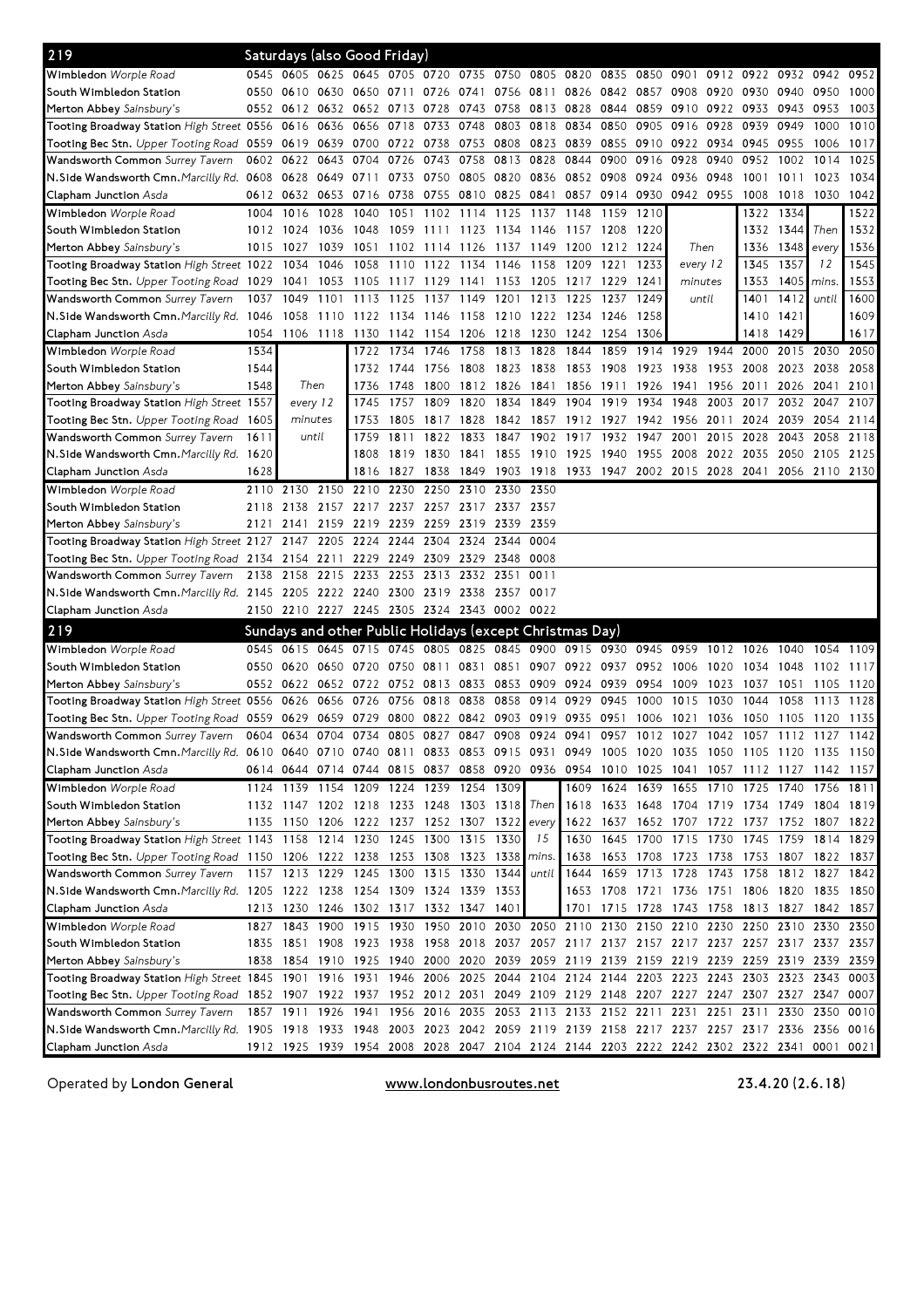## 219 Junction – Tooting – Wimbledon

| 219                                                                |      | Mondays to Fridays |           |                     |      |                |                          |                |           |                                         |           |                                                                       |      |      |                          |                 |           |      |
|--------------------------------------------------------------------|------|--------------------|-----------|---------------------|------|----------------|--------------------------|----------------|-----------|-----------------------------------------|-----------|-----------------------------------------------------------------------|------|------|--------------------------|-----------------|-----------|------|
| Clapham Junction Asda                                              |      |                    |           |                     |      |                |                          |                |           |                                         |           | 0530 0550 0610 0630 0645 0656 0707 0718 0730 0741 0753 0805 0817 0829 |      |      | 0841                     | 0853            | 0904      | 0916 |
| N.Side Wandsworth Cmn. Marcilly Rd. 0535                           |      | 0556 0617 0638     |           |                     |      | 0653 0705 0716 |                          | 0727           | 0739 0751 |                                         | 0803      | 0815 0827                                                             |      | 0839 | 0851                     | 0903            | 0914      | 0926 |
| Wandsworth Common Surrey Tavern                                    |      | 0539 0601          | 0622 0644 |                     |      | 0700 0712 0724 |                          | 0735           | 0747      | 0759                                    |           | 0810 0822                                                             | 0834 | 0846 | 0858                     | 0910            | 0921      | 0933 |
| Tooting Bec Stn. Upper Tooting Road 0543 0606                      |      |                    | 0628 0651 |                     | 0708 | 0720           |                          | 0732 0743 0755 |           | 0807                                    | 0818      | 0830                                                                  | 0842 | 0854 | 0906                     | 0918            | 0929      | 0941 |
| Tooting Broadway Station High Street 0547 0610 0632 0656           |      |                    |           |                     | 0713 | 0725           | 0737                     | 0749           | 0801      | 0813                                    | 0824      | 0836                                                                  | 0848 | 0900 | 0912 0924                |                 | 0935      | 0948 |
| Merton Abbey Sainsbury's                                           | 0553 | 0616               |           | 0639 0704           | 0721 | 0733           | 0745                     | 0757           | 0809      | 0821                                    | 0832      | 0844                                                                  | 0856 | 0908 | 0920                     | 0932            | 0944      | 0957 |
| South Wimbledon Station                                            | 0555 | 0619               | 0643 0708 |                     | 0725 | 0737           | 0749                     | 0801           | 0813      | 0825                                    | 0836      | 0848                                                                  | 0900 | 0912 | 0924                     | 0936            | 0947      | 1000 |
| Wimbledon Worple Road                                              | 0603 | 0628               | 0654 0720 |                     | 0737 |                | 0749 0801                |                | 0813 0825 | 0837                                    | 0848      |                                                                       |      |      | 0859 0910 0922 0934 0946 |                 | 0957      | 1010 |
| Clapham Junction Asda                                              | 0928 | 0940               | 0952      | 1004                | 1016 | 1028           | 1040                     |                |           | 1204                                    | 1216      |                                                                       |      | 1416 | 1427                     | 1437            |           | 1537 |
| N.Side Wandsworth Cmn. Marcilly Rd. 0938                           |      | 0950               | 1001      | 1013                | 1025 | 1037           | 1049                     |                |           | 1213                                    | 1225      |                                                                       |      | 1425 | 1436                     | 1447            | Then      | 1547 |
| Wandsworth Common Surrey Tavern                                    | 0945 | 0957               | 1008      | 1020                | 1032 | 1044           | 1056                     | Then           |           | 1220                                    | 1232      | Then                                                                  |      | 1432 |                          | 1443 1455 every |           | 1555 |
| Tooting Bec Stn. Upper Tooting Road 0953                           |      | 1005 1016          |           | 1028                | 1040 |                | 1052 1104                | every 12       |           | 1228                                    | 1240      | every 12                                                              |      | 1440 | 1452 1504                |                 | 12        | 1604 |
| Tooting Broadway Station High Street 1000 1012 1023                |      |                    |           | 1035                | 1047 |                | 1059 1112                | minutes        |           | 1236                                    | 1248      | minutes                                                               |      | 1448 |                          | 1500 1512 mins. |           | 1612 |
| Merton Abbey Sainsbury's                                           | 1010 | 1022               | 1033      | 1045                | 1057 | 1109           | 1122                     | until          |           | 1246                                    | 1258      | until                                                                 |      | 1458 | 1510 1522                |                 | until     | 1622 |
| South Wimbledon Station                                            |      | 1013 1025          | 1036 1048 |                     | 1100 | 1112           | 1125                     |                |           | 1249                                    | 1302      |                                                                       |      |      | 1502 1514 1526           |                 |           | 1626 |
| Wimbledon Worple Road                                              | 1023 | 1035               | 1046 1058 |                     |      | 1110 1122 1135 |                          |                |           | 1259                                    | 1312      |                                                                       |      |      | 1512 1524 1536           |                 |           | 1636 |
| Clapham Junction Asda                                              | 1548 | 1600               | 1612      | 1624                | 1636 | 1648           | 1700 1712 1724 1736      |                |           |                                         | 1748      | 1800                                                                  | 1812 | 1824 | 1836                     | 1848            | 1900 1915 |      |
| N.Side Wandsworth Cmn. Marcilly Rd. 1559 1611 1623                 |      |                    |           | 1635                |      | 1647 1659 1711 |                          | 1723           | 1735      | 1747                                    | 1759      | 1811                                                                  | 1823 | 1835 | 1845                     | 1857            | 1909      | 1924 |
| Wandsworth Common Surrey Tavern 1607 1619 1631 1643 1655 1707 1719 |      |                    |           |                     |      |                |                          | 1731 1743      |           | 1755                                    | 1807 1819 |                                                                       | 1831 | 1843 | 1853                     | 1905            | 1916      | 1931 |
| Tooting Bec Stn. Upper Tooting Road 1616 1628 1640                 |      |                    |           | 1652 1704 1716 1728 |      |                |                          | 1740           |           | 1752 1804 1816 1828                     |           |                                                                       | 1839 | 1851 | 1901                     | 1913            | 1924      | 1938 |
| Tooting Broadway Station High Street 1624 1636 1648                |      |                    |           | 1659                | 1711 | 1723           | 1735                     |                |           | 1747 1759 1811 1823 1835                |           |                                                                       | 1846 | 1858 | 1907                     | 1919            | 1930      | 1944 |
| Merton Abbey Sainsbury's                                           | 1634 | 1646               | 1658      | 1709                | 1721 | 1733           | 1744                     | 1756           | 1808      | 1819                                    | 1831      | 1843                                                                  | 1854 | 1906 | 1915                     | 1927            | 1938      | 1952 |
| South Wimbledon Station                                            | 1638 | 1650               | 1702      | 1713                | 1725 | 1737           | 1748                     | 1800           | 1811      | 1822                                    | 1834      | 1846                                                                  | 1857 | 1909 | 1918                     | 1930            | 1940      | 1954 |
| Wimbledon Worple Road                                              | 1648 | 1700               | 1712      | 1723                | 1735 | 1747 1758      |                          | 1810 1821      |           | 1832 1844 1856                          |           |                                                                       | 1907 | 1919 | 1928                     | 1939            | 1949 2003 |      |
| Clapham Junction Asda                                              | 1930 | 1945               | 2000      | 2015                | 2030 |                |                          |                |           | 2050 2110 2130 2150 2210 2230           |           | 2250 2310                                                             |      | 2330 | 2350                     | 0010            |           |      |
| N.Side Wandsworth Cmn. Marcilly Rd. 1938                           |      | 1953 2008 2022     |           |                     | 2037 | 2057 2116      |                          |                |           | 2136 2156 2216 2236                     |           | 2256 2316                                                             |      | 2336 | 2356 0016                |                 |           |      |
| Wandsworth Common Surrey Tavern                                    | 1944 | 1959               | 2014 2028 |                     |      | 2043 2103      | 2121                     |                |           | 2141 2201 2221                          | 2241      | 2301                                                                  | 2320 | 2340 | 0000 0020                |                 |           |      |
| Tooting Bec Stn. Upper Tooting Road 1951 2006 2020 2034            |      |                    |           |                     |      |                |                          |                |           | 2049 2109 2127 2146 2206 2226 2246 2306 |           |                                                                       | 2325 | 2344 | 0004 0024                |                 |           |      |
| Tooting Broadway Station High Street 1957 2012 2026 2040           |      |                    |           |                     |      |                | 2055 2114 2132 2151 2211 |                |           | 2231                                    | 2251      | 2310 2329                                                             |      | 2348 | 0008 0028                |                 |           |      |
| Merton Abbey Sainsbury's                                           | 2005 | 2020               | 2034      | 2048                |      | 2103 2122 2139 |                          | 2158           | 2217      | 2237                                    | 2257      | 2315                                                                  | 2334 | 2353 | 0013                     | 0033            |           |      |
| South Wimbledon Station                                            | 2007 | 2022               | 2036      | 2050                | 2105 | 2124           | 2141                     | 2200           | 2219      | 2239                                    | 2259      | 2317                                                                  | 2336 | 2355 | 0015                     | 0035            |           |      |
| Wimbledon Worple Road                                              | 2015 |                    |           |                     |      |                |                          |                |           |                                         |           | 2030 2044 2058 2113 2132 2149 2207 2226 2246 2305 2323 2342 0001      |      |      | 0021 0041                |                 |           |      |